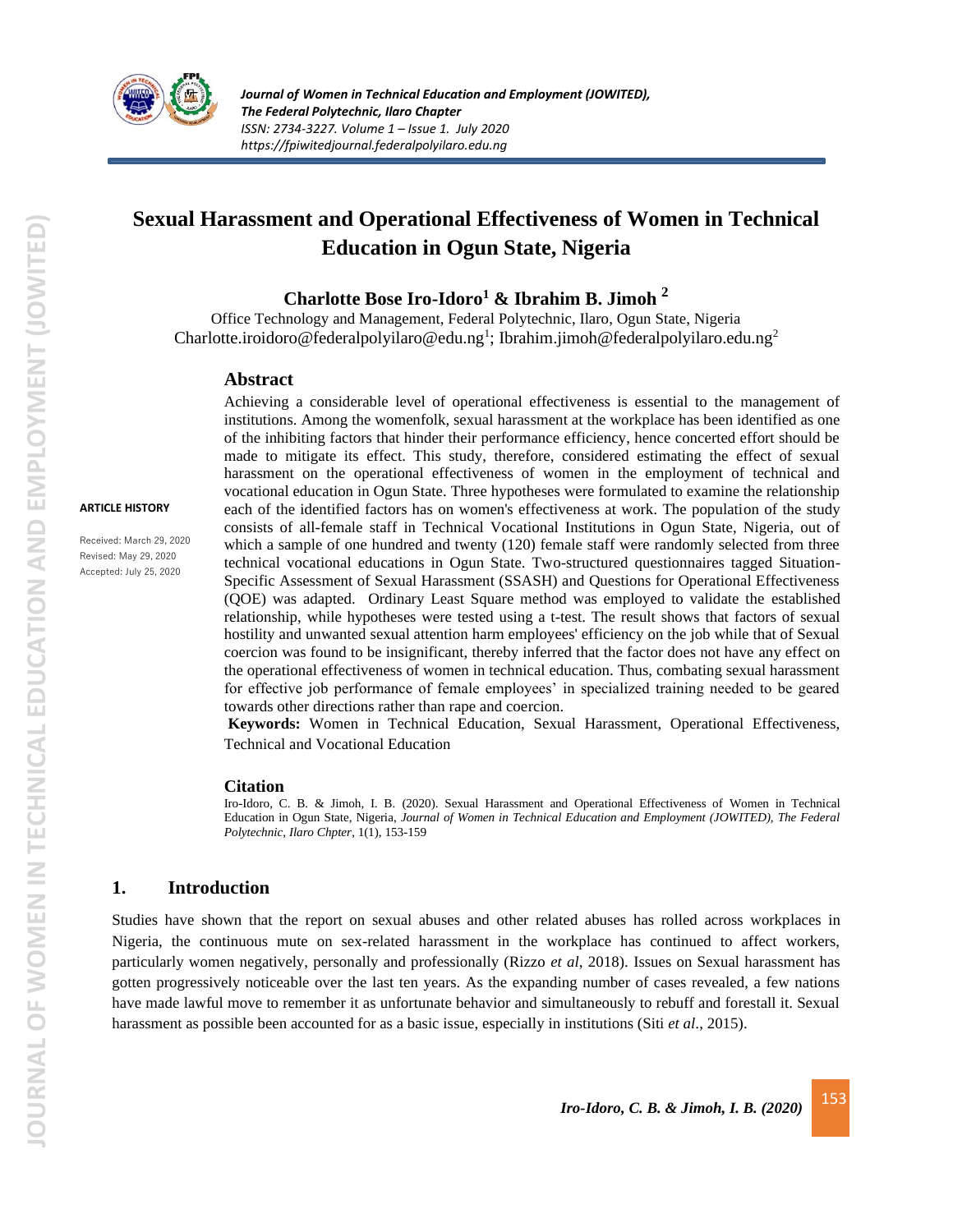

Sexual harassment is a rejected behavior of sexual nature, which is degrading, defamatory of oppressive which may affect an organisational performance of an employee, her health, career or livelihood (Sabitha, 2008). The definition applied to both sex and tended with the impacts of sexual harassment on the people in question. Siti *et al.* (2015) bring up that an individual has various impression of what comprises inappropriate behavior, and a definition is practically difficult to develop.

From looks and impolite jokes to disparaging remarks dependent on sex generalizations to rape and different demonstrations of physical viciousness are genuine instances of inappropriate behavior. The legitimate meaning of sexual fluctuates by nation; it is comprehended to allude to unwanted and preposterous sex-related lead. Sexual harassment is considered as "any unwelcome sexual advance, request for sexual favour, verbal or physical conduct or gesture of a sexual nature, or any other behaviour of a sexual nature that might reasonably be expected or be perceived to cause offence or humiliation to another. Such harassment may be but is not necessarily, of a form that interferes with work, is made a condition of employment, or creates an intimidating, hostile, or offensive work environment" (World Bank. Women, Business and the Law, 2014).

Sexual harassment is a type of separation that applies to badgering by an individual against someone else of the other gender just as provocation by an individual against someone else of a similar sex. It additionally happens when a worker is exposed to unwanted or undesirable sexual direct that is adequately inescapable or extreme to change the terms or states of the representatives' business, such way continuous interference with a staff work execution or making of damaging, intimidating, hostile and antagonistic workplace. All level of staff from top to lower level or even a non-employee like suppliers, customer or third party can create a hostile environment (Jimoh, *et al*., 2015).

Hostile environment sexual harassment occurs when undesirable lead of a sexual nature makes a startling, subverting or harming working condition or is so genuine, continuing on or unavoidable that it affects a person's ability to participate in or advantage from a University program or activity. The harasser can be a companion of the individual being bugged. Once in a while the harasser is bugging an individual who has control over them. For example, a trainee can explicitly annoy a trainer, or a student can explicitly hassle a teacher (Office of Institutional Equity, University of Michigan, 2019).

Effectiveness is the ability to do the thing right or engaging yourself with the appropriate thing. A simple explanation of the concept is that effectiveness assumed that organisations focuses on goal. The attention is on the genuine fulfillment of organisational goals and less on the methods required reaching them or the speed at which they are accomplished. Thus, not everything helpful must be productive; however, everything dynamic must be compelling (Lodewijk, 2016). Measuring your employees' effectiveness is an essential part of managing a team and ensures your organisation is running at its most productive. Employee effectiveness must be maintained and measured to ensure that not only are employees effective in their roles and in meeting the objectives of the organisation but also that they are engaged and challenged (Gina, 2016).

*Sexual Hostility* happens when unwanted remarks or lead dependent on sex, race or other lawfully ensured qualities irrationally meddles with staff performance or makes a scary, intimidating or hostile workplace. It is a workplace made by unwanted sexual conduct or conduct coordinated at a employees in view of that worker's sex that is hostile, threatening and scaring and that unfavorably influences that employee's capacity to do their activity (Jimoh *et al.,* 2015 and Iro-Idoro, 2018).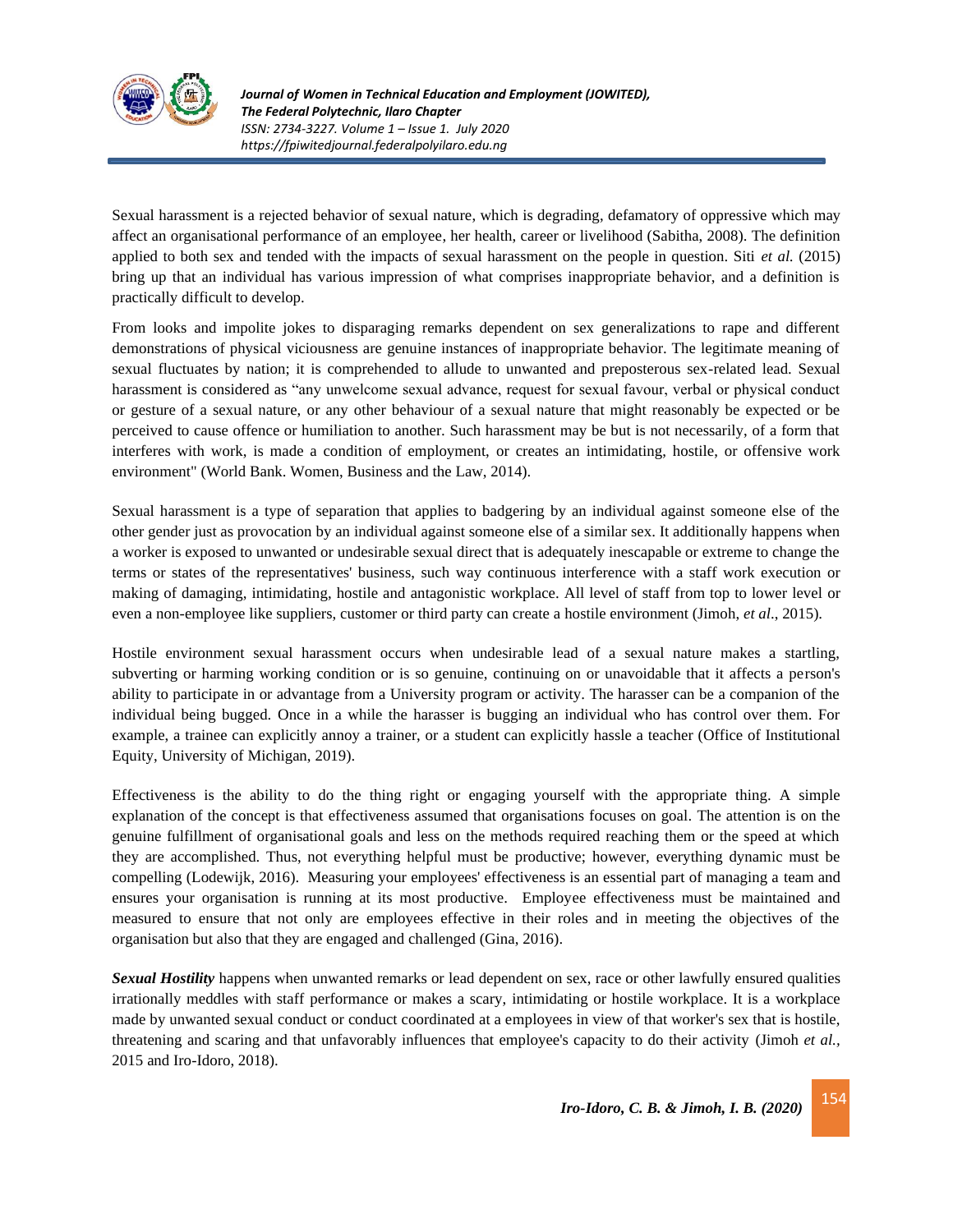

*Journal of Women in Technical Education and Employment (JOWITED), The Federal Polytechnic, Ilaro Chapter ISSN: 2734-3227. Volume 1 – Issue 1. July 2020 https://fpiwitedjournal.federalpolyilaro.edu.ng*

*Unwanted Sexual Attention* is any sexual attention that causes you to feel awkward, uncomfortable or scared and can frequently bring about casualties encountering health issues. Unwanted sexual attention covers a tremendous scope of practices from being contacted without authorization, causing apprehension, alert or trouble; sexual verbally abusing or badgering to assault and rape. Undesirable sexual consideration can happen to the two ladies and men and between individuals of the equivalent and other gender (Hantsweb, 2019).

*Sexual coercion* is an undesirable sexual exercise that occurs when you are constrained, deceived, undermined, or constrained in a non-physical way. Impulse can make you think you owe sex to somebody. It may be from somebody who has control over you, similar to a teacher, proprietor, or a boss. (Office of women health, 2019). This happens when an employee is extended to some employment opportunity advantage, for example, advancement, increase in salary, and so on, as a byproduct of sexual favors or is exposed to some unfriendly activity due to a refusal to submit to a solicitation for sexual favors. In a relationship where sexual pressure is happening, there is an absence of assent, and the coercive accomplice does not regard the limits or wishes of the other. This is often referred to as quid pro quo sexual harassment (Jimoh *et al*., 2015 and Iro-Idoro, 2018).



Figure 1. Self-constructed Conceptual Framework of showing relationship between the Variables

# **2. Methodology**

A survey design was adopted for the study, which consists of one independent variable sexual harassment and one dependent variable – employees' effectiveness. Two-structured questionnaire tagged Situation-Specific Assessment of Sexual Harassment (SSASH) (Suzanne, 2001) and Questions for Operational Effectiveness (QOE) (Connie, 2013). A sample of one hundred and twenty (120) female staff was randomly selected from three technical vocational educations in Ogun State (Federal University of Agriculture, Abeokuta, The Federal Polytechnic, Ilaro and College of Education Osiele, Abeokuta) currently in service of the institutions. Mugenda and Mugenda, (2003) submitted based on research that a sample size of 10-50% is acceptable for descriptive research. Respondents were required to answer each item using four-Likert scale, ranging from  $4 =$  strongly agree to  $1 =$  strongly disagree. Ordinary Least Square method was employed to estimate the effect of sexual harassment on the operational effectiveness of women in the employment of technical and vocational education, while hypotheses were tested for validating the considered factors of sexual harassment and the effectiveness of women workers.

The stated hypotheses and the decision criteria are as stated below: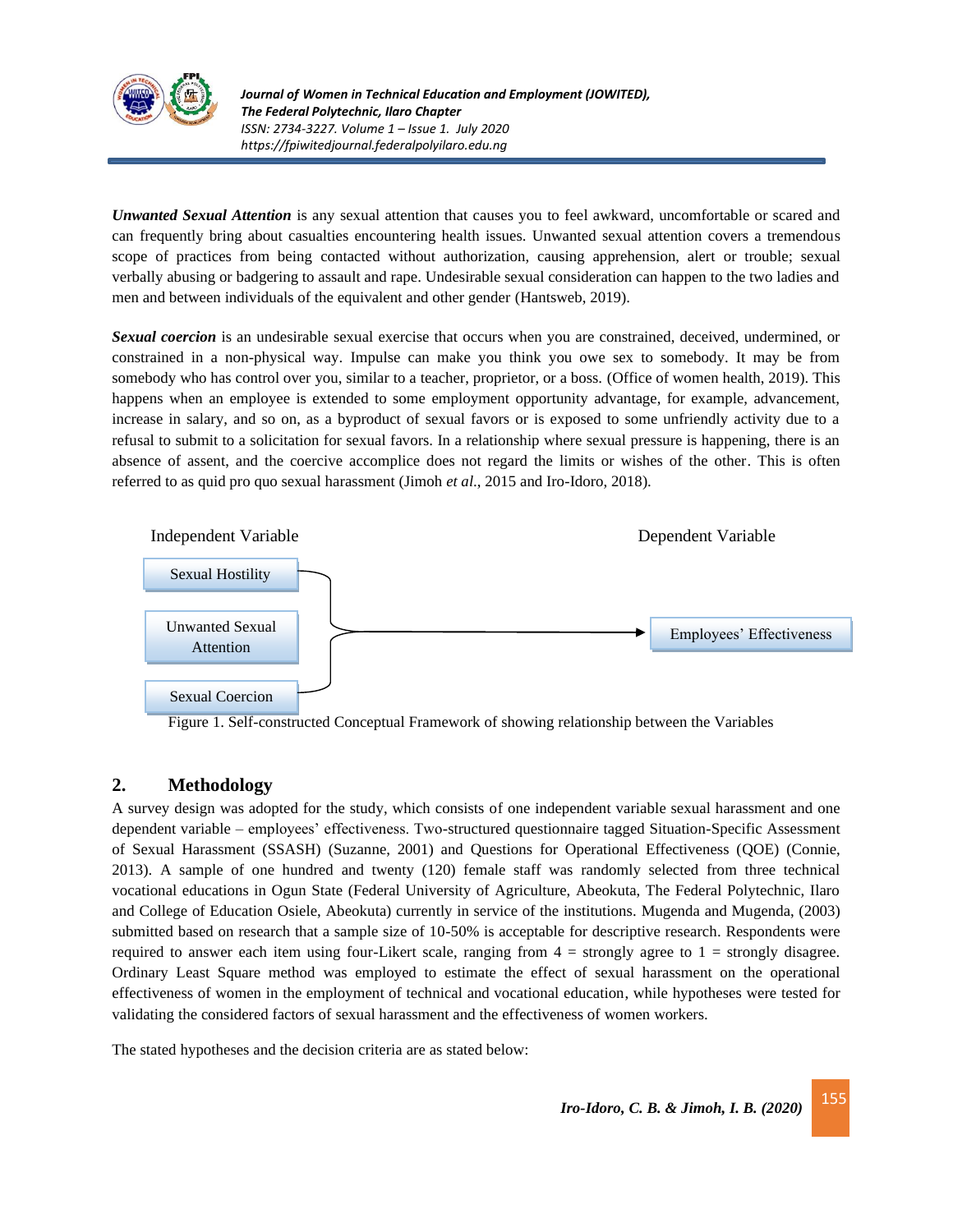

**H01:** Sexual Hostility of sexual harassment positively influences employees' effectiveness.

**H02:** Unwanted Sexual Attention positively influences employees' effectiveness.

**H03:** Sexual Coercion positively influences employees' effectiveness.

**Decision Rule:** If the p-value is less than the 5% level of significance, the H<sub>0</sub> will be rejected, but if the p-value is more than the 5% level of significance, the  $H_0$  will be accepted.

# **3. Results**

The results of the regression analysis with the associated correlation coefficient and student t-test are presented as follows:

**Table 1: Summary of the relationship between dependent and the independent variables***.*

| Model |                   | R Square | Adjusted R | Std. Error of the |  |  |
|-------|-------------------|----------|------------|-------------------|--|--|
|       |                   |          | Square     | Estimate          |  |  |
|       | .393 <sup>a</sup> | .154     | .          |                   |  |  |

The result as presented in the summary of the relationship between the dependent and independent variable in table 1 shows there is a weak positive relationship between the dependent and independent variables with correlation coefficient of 0.393. The R-square value of 0.154 and the adjusted R-square of 0.131 implied that about 15.4% variation in employees' effectiveness could be attributed to the joint effects of the sexual harassment factors (that is, sexual hostility, unwanted sexual attention and sexual coercion).

|  | Table 2: ANOVA of the regression analysis between the dependent and the independent variables |  |  |  |  |
|--|-----------------------------------------------------------------------------------------------|--|--|--|--|
|  |                                                                                               |  |  |  |  |

| Model |            | Sum of Squares | df  | Mean Square | Е     | Sig.              |
|-------|------------|----------------|-----|-------------|-------|-------------------|
|       | Regression | 17.380         |     | 4.345       | 6.605 | .000 <sup>b</sup> |
|       | Residual   | 95.393         | 145 | .658        |       |                   |
|       | Total      | 12.773         | 149 |             |       |                   |

Table 2 gives the F-value as 6.605 with p-value of 0.000 which is an indication that the model is significant and of goodness of fit for the relationship being investigated. That is, the model is sufficient and adequate in relating the sexual harassment factors with the performance of women in technical education.

**Table 3: Coefficient table of the relationship between the dependent and the independent variables.**

| Model | <b>Unstandardized Coefficients</b> | Standardized<br>Coefficients | ᠇᠇ | Sig. |
|-------|------------------------------------|------------------------------|----|------|
|       |                                    |                              |    |      |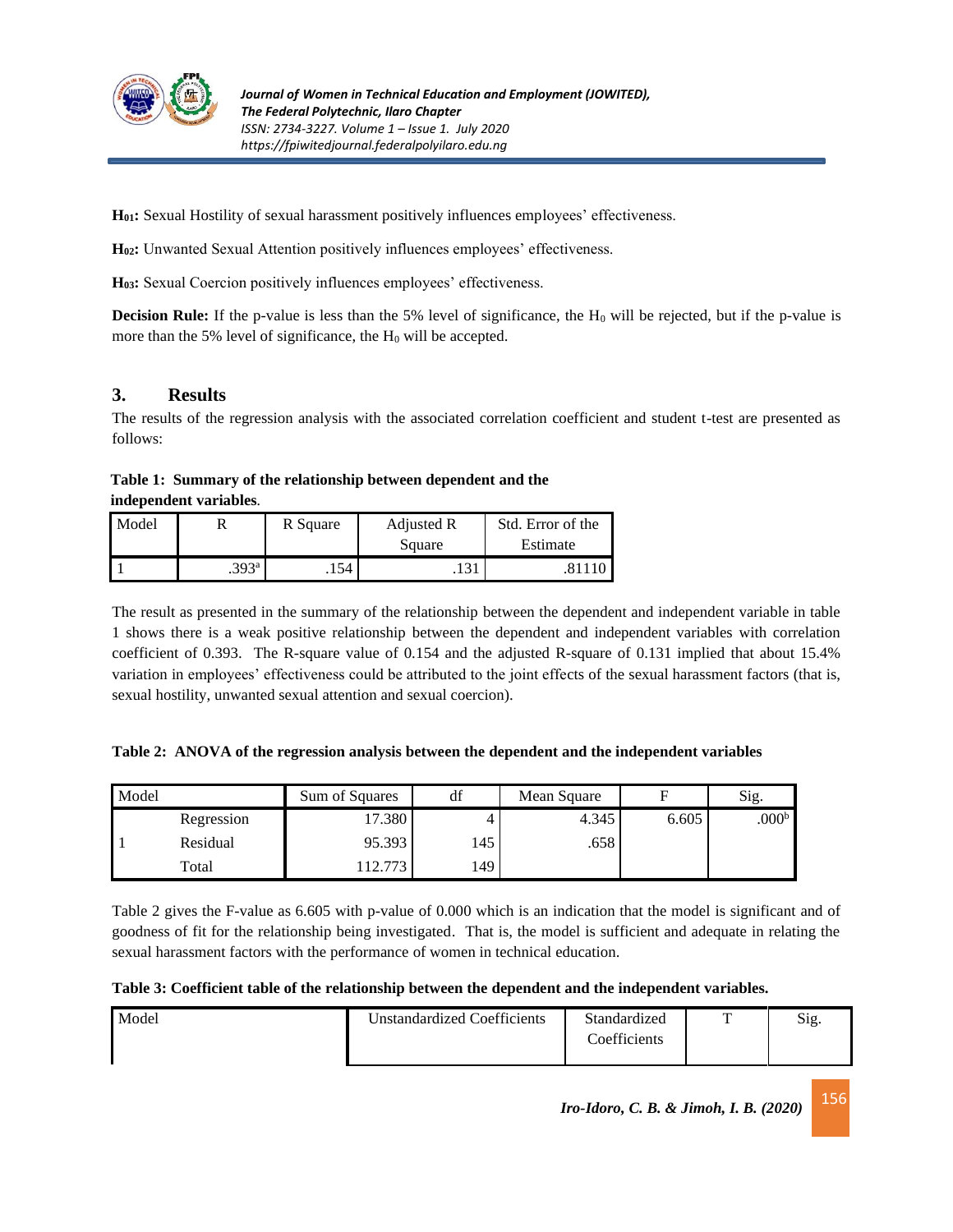

*Journal of Women in Technical Education and Employment (JOWITED), The Federal Polytechnic, Ilaro Chapter ISSN: 2734-3227. Volume 1 – Issue 1. July 2020 https://fpiwitedjournal.federalpolyilaro.edu.ng*

|  |                                     | B       | Std. Error | Beta |           |      |
|--|-------------------------------------|---------|------------|------|-----------|------|
|  | (Constant)                          | 2.882   | .689       |      | 3.021     | .003 |
|  | <b>Sexual Hostility</b>             | $-.130$ | .025       | .001 | $-5.268$  | .005 |
|  | <b>Unwanted Sexual</b><br>Attention | $-.080$ | .043       | .082 | $-8.833$  | .035 |
|  | Sexual coercion                     | $-.030$ | .040       | .071 | $-10.757$ | .057 |

Table 3 shows the contribution of each independent variables. The regression coefficient for sexual hostility is - 0.130 with standard error of 0.025 and t-value of -5.268. The result implies that sexual hostility has about 13% reduction effect on employees' effectiveness at constant values of other factors. Since the p-value of 0.005 for the factor is less than 0.05 significant level, the alternative hypothesis is accepted, and we then conclude that sexual hostility has significant effect on employees' effectiveness.

The regression coefficient of -0.080 for unwanted sexual attention is an indication that an increase in unwanted sexual attention will result in 8% reduction in employees' effectiveness provided other independent variables are held constant. The t-statistic of -8.833 with P-value 0.035 implies the rejection of the set hypothesis and thereby inferred that unwanted sexual attention has significant effect on employees' effectiveness.

Lastly, sexual coercion has regression coefficient of -0.030 with standard error of 0.040 with t-value of -10.757. This suggests that for every means of sexual coercion, there is 23% reduction in employees' effectiveness at constant values of other factors. However, the factor was found to be insignificant in its effect due to its p-value of 0.057 which is greater than 0.05 significant level. Hence the null hypothesis is accepted, and we then conclude that sexual coercion does not have significant effect on employees' effectiveness.

# **4. Discussion of Findings**

The current study developed and evaluated the relationship among awareness of sexual harassment, which are; Sexual Hostility, Unwanted Sexual Attention and Sexual Coercion and Employees effectiveness in the organisation. The result shows that sexual hostility has affected employees' effectiveness on the job negatively. This means that female employees experience series of sexual aversion like telling original stories or jokes that were offensive, staff making crude and offensive sexual remarks etc. that sometimes embarrasses them and in return affect their efficiency and effectiveness. Jimoh *et al*. (2015) affirmed that when this behaviour is directed at an employee because of that employee's sex, it adversely affects that employee's ability to do his or her job

Based on the result, the study shows that unwanted sexual attention has caused operational inefficiency of women in technical education. This implies that female employees in professional training usually experience unwanted sexual attention from either their male colleagues or boss despite an effort to discourage them from making advances. Touching and hugging without permission, asking for a date or drink during working hours are examples of female employees' experiences. The result of this is directly on the effectiveness of the female employees, loose of commitment or interest in the organisation if not total withdrawal from the organisation (Gruber, 2003). Two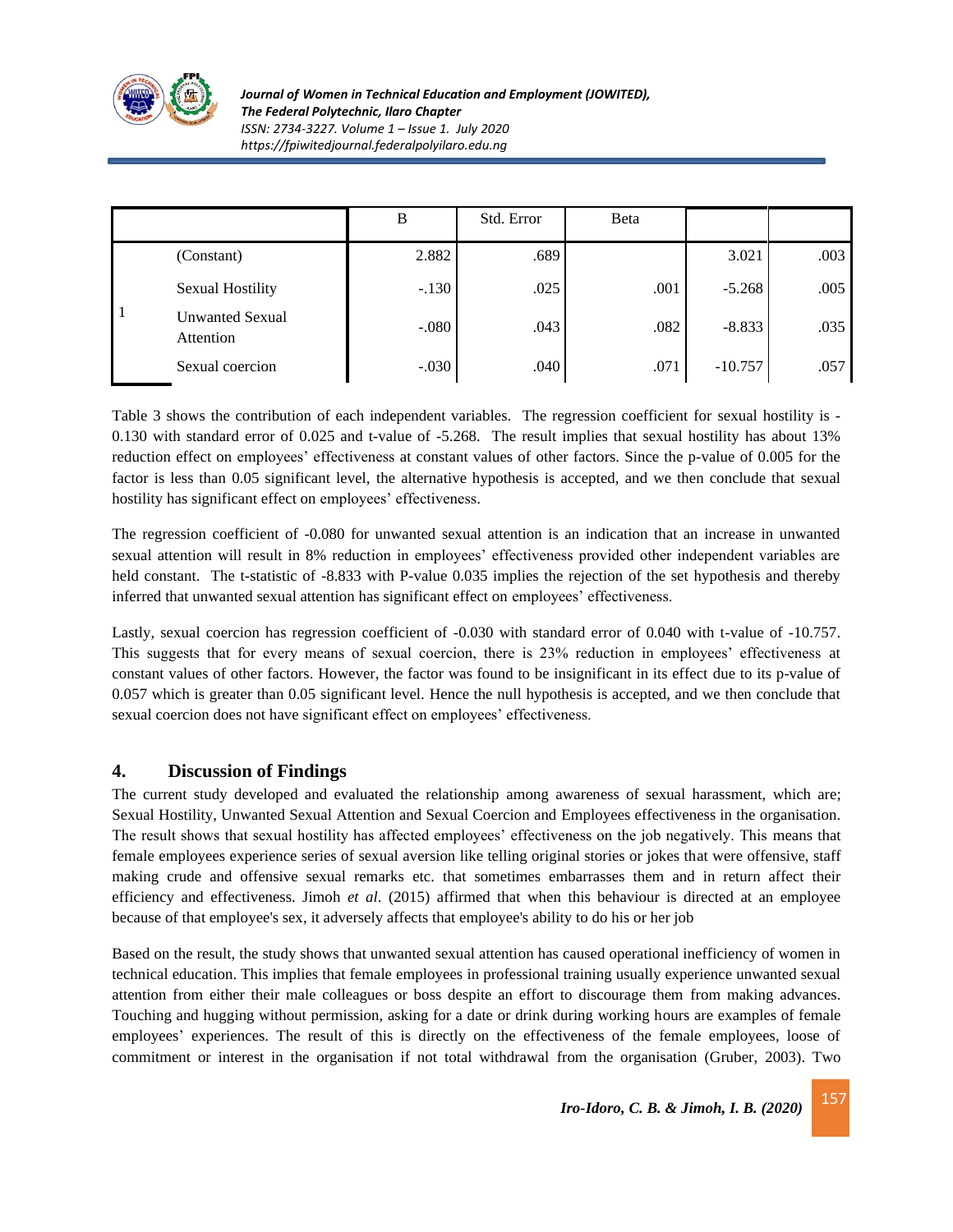

different constructs usually measure removal, work withdrawal being late, neglectful, avoiding work tasks and job withdrawal that is turnover, or intention to leave the organisation (Hanisch & Hulin, 1990).

However, sexual coercion is found to be statistically insignificant, which induce that sexual coercion does not have any effect on the operational effectiveness of women in technical education. This result may be due to strict implementation of legal action for misconduct by the management or understanding of the implications of such work by the employees since it a formal and educational setting. The issue of sexual harassment has without a doubt gotten progressively conspicuous in the most recent decade. As the expanding number of cases detailed, numerous nations have made lawful move to remember it as unfortunate behavior and simultaneously to rebuff and forestall it. Sexual harassment has as often as possible been accounted for as a basic issue, particularly in educational institutions (Siti, 2015).

### **5. Conclusion**

It may be concluded, from the inferences, that combating sexual harassment for effective job performance of female employees in technical education needs to be geared towards other direction, other than sexual coercion. Meanwhile, Sexual Hostility and Unwanted Sexual Attention in workplace have been well established as significant factors of sexual harassment with their quantitative effects estimated. Sexual harassment is legally prohibited because it poses danger to both employees and institution. Sexually harassed employees suffer some degree of health consequences both psychologically and physically. Sexual harassment affects individual and team effectiveness, and research shows that workplace sexual harassment is very common these days. Much attention had been given to sexual coercion as it is more noticeable and evident by the public. Indeed, the management of the institutions had done a lot in the area of rape, duress and undue influence for abuse. However, the technical and vocational educations could pay much attention to other areas of sexual harassment in order not to create a hostile work environment and boost employees' effectiveness.

### **References**

- Gina, A. (2016). Measure and Manage Employee Effectiveness. Retrieved from: [https://www.ginaabudi.com/measure-manage-employee-effectiveness.](https://www.ginaabudi.com/measure-manage-employee-effectiveness)
- Hantsweb (2019). Unwanted sexual attention. [https://www.hants.gov.uk/socialcareandhealth/](https://www.hants.gov.uk/socialcareandhealth/%20getiton/relationships/unwantedsexualattention)  [getiton/relationships/unwantedsexualattention](https://www.hants.gov.uk/socialcareandhealth/%20getiton/relationships/unwantedsexualattention)
- Iro-Idoro, C. B. (2018). Causes and Manifestations and Preventive Measures against Sexual Harassment in Tertiary Institutions: A Paper Presented at a 2-Day Retreat Programme for Heads of Department and School Officers Organised by the Federal Polytechnic, Ilaro, Ogun State at YEWA Frontier Hotels & Resorts Conference Hall, KM 4-5, Ilaro-Ibese Road, Ilaro, Ogun State, Friday,  $31<sup>st</sup>$  Aug – Sunday  $2<sup>nd</sup>$  Sep.
- Jimoh, T. A., Jolaade, I. A., Durowaiye, D. A., Iro-Idoro, C. B. (2015). *Fundamentals of People Communication Skills*. O'BASIT Publication Series. Ilaro
- Lodewijk, N. (2016). *What is employee effectiveness*? Retrieved:<https://www.effectory.com/knowledge/themes/> what-is-employee-effectiveness.